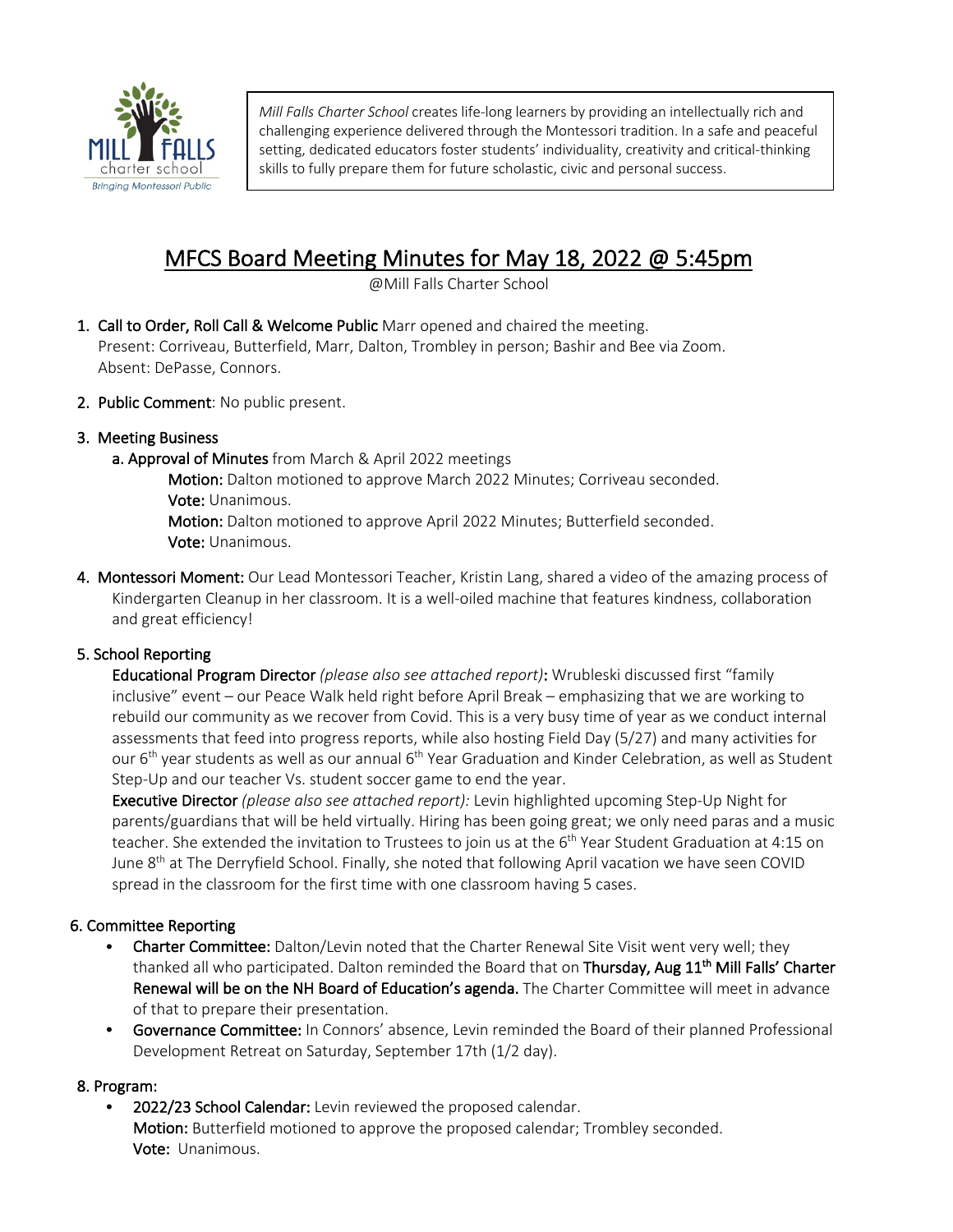Motion: Based on NH RSA 91-A:3, II a and d, Trombley moved to go into Closed Session for Review of Draft Budget/Salaries and Lease Renewal; Butterfield seconded.

## Actions taken during closed session:

Lease Renewal: The Board reviewed the proposed lease presented to the landlord by our broker, and authorized Levin to accept these terms, baring material changes. Levin will report back to the Board should that be required.

FY23 Budget/Salaries: The Board reviewed and approved the FY23 budget. As part of the Board's COVID-recovery work, the Finance Committee has set as a goal to review the historical data (pre-COVID) to further refine the deficit budgeting process for future years.

Motion: Corriveau motioned to move out of closed session and back into public session; Trombley seconded. Vote: Unanimous.

## 9. Next Meeting: Wednesday, June 14th, 2022 @ 5:45pm

 *Please note this is the night before the final day of school for the children; final staff day June 16.*

10. Adjournment Motion: Butterfield motioned to adjourn at 7:50pm; Dalton seconded. Vote: Unanimous.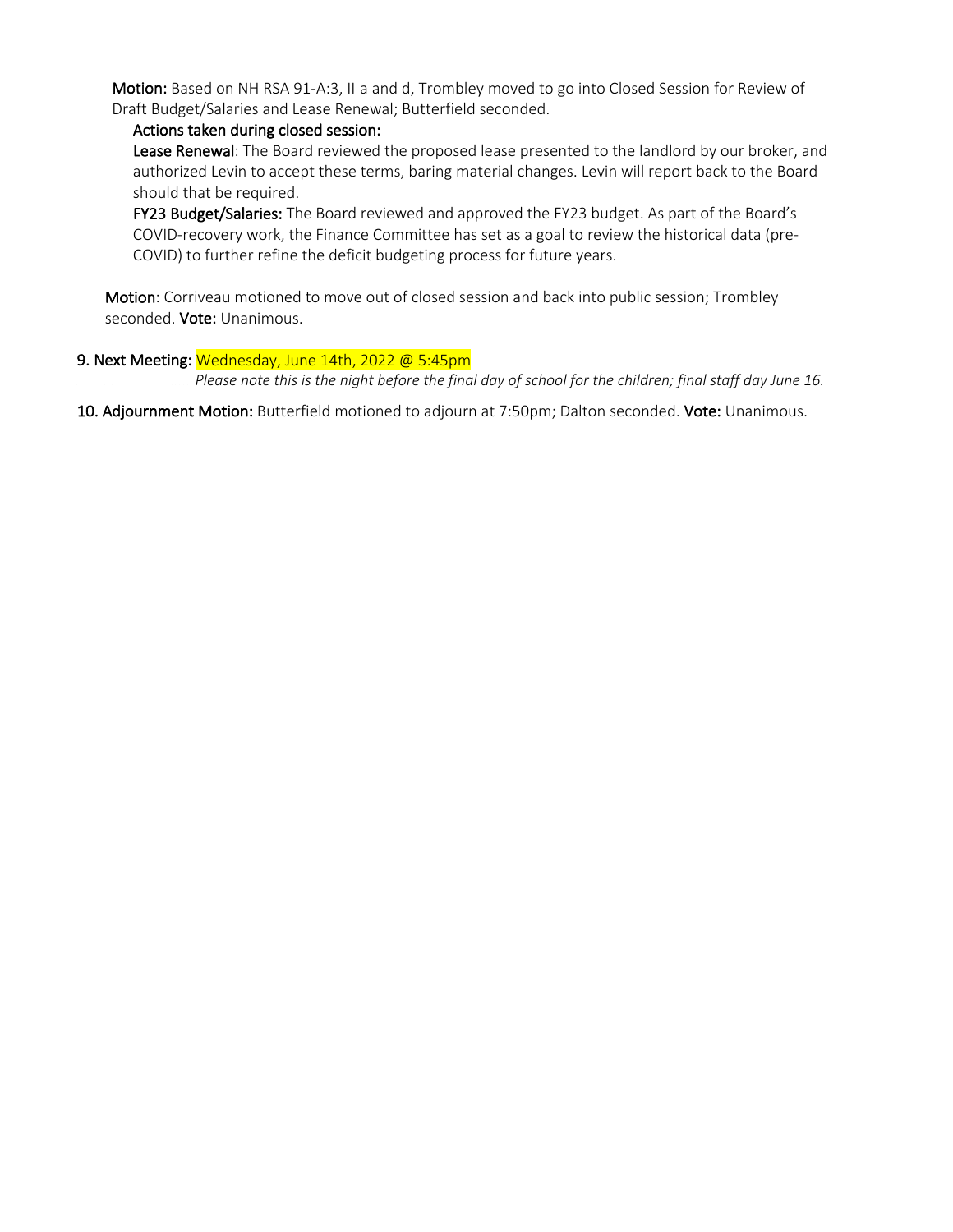

# **Educational Program Director Board Report May 18, 2022**

**Earth Day Assembly:** Annually we celebrate Earth day by planning something outside to care for the earth and additionally work on projects inside the classrooms that incorporate the triple R's- Reduce, Reuse or Recycle. This year we wanted to include the parents in our celebrations since we've had very little ability to invite parents in for events. We held our first all school assembly outside with parents invited to participate in the ritual singing of "Light a Candle for Peace" by Shelley Murley and classroom peace walk. Parents seemed to enjoy this small peek in our little world of peace education and celebration.

**Professional Development:** Earlier in the month, I sent out a survey seeking feedback on our professional development schedule for the past school year. This survey will inform next years professional development calendar. Additionally, we are meeting with Elizabeth Slade this coming Friday to reflect on the past year and determine goals for upcoming school year.

**Step Up Days for Students:** Every Wednesday in the month of May, students transitioning to the next level(kinders and thirds), get the opportunity to spend some time with buddies in the LE and UE classrooms as a preview to the upcoming school year. This year we chose to have the students visit the same classroom multiple times get a deeper experience with the Lower and Upper Elementary classrooms.

**Step Up Night:** This evening is designed to give transitioning student's parents an opportunity to meet next year's teachers and to learn about the next levels curriculum. Students transition from kindergarten to first, third to fourth and of course our incoming kindergarten children.

**Living Wax Museum:** Annually, students write biographies on chosen inspirational figures in history. In the interest of limiting large crowds of people inside the building, we moved our presentation space outside. We also chose to spread the presentation over three days versus having all 72 students present simultaneously. Luckily, Mother Nature played along with our request for beautiful weather and the changes in formatting were a huge success! Dressed as their biographical figures, students read biographies with confidence to willing audiences as the listeners traveled from wax figure to wax figure outside in gorgeous sunny skies.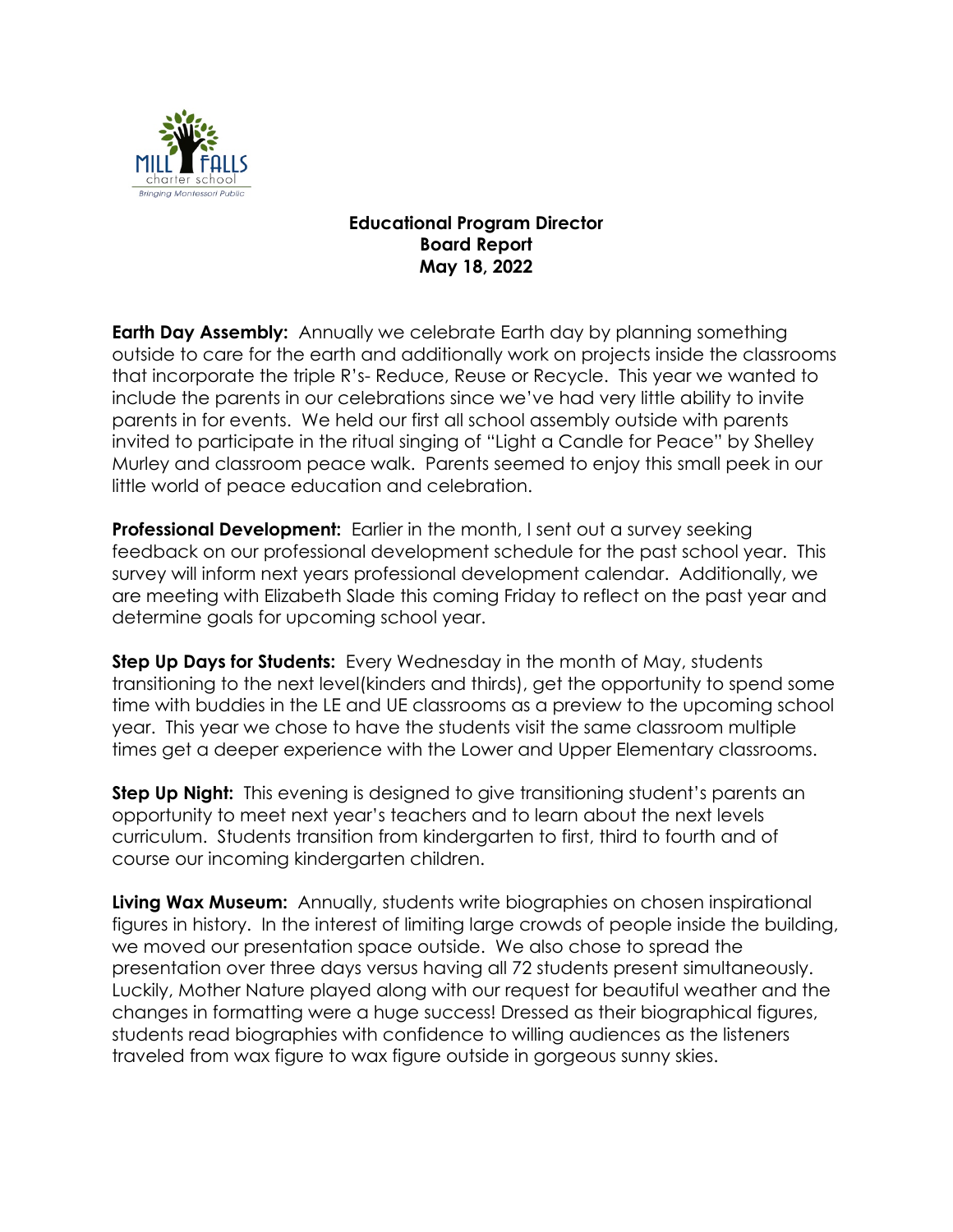

## Executive Director's Report

For the May 18, 2022 MFCS School Board Meeting Submitted by Meryl Levin

#### Required Reporting

There have not been any significant reporting deadlines since our last meeting.

#### Board Related

As noted, our next Board retreat is scheduled for Saturday, September 17<sup>th</sup>, 2022, 8:30-12. Trustees are asked to please be sure to mark that in their calendars.

#### Facility

We have received a lease renewal document and will be discussing this document at the May Board Meeting.

#### COVID Update

Upon return from April Vacation, we had a significant number of staff out with COVID. We are also seeing a very high number of children out with various forms of illness, and a few with COVID or home exposure. Each family and staff member are required to follow our COVID protocol, which includes but is not limited to staying home even if COVID negative, until symptoms have resolved significantly, and the person is well enough to be available and present for learning/teaching.

#### Charter Renewal Update

Looking forward to our Charter Renewal Site Visit and seeing all of you on Wednesday, May 18<sup>th</sup> at 8:45am at Mill Falls to welcome the Renewal Team and discuss our school with them.

#### Enrollment

This week we will hold our annual Step Up Night and Kinder Orientation on Thursday, May 19th -these events are designed for parents/guardians to help them understand the curricular content, classroom systems, and learning level expectations for children entering kinder next year, as well as our current students who are moving from Kinder to Lower Elementary (currently in Kinder) and those moving from Lower Elementary to Upper Elementary (our current 3rd year students). These discussions will be held via Zoom.

#### Human Resources:

Contracts to current returning staff were distributed before April Vacation and have been returned. Additionally, we have hired a new Student Support Coordinator (our Current SSC, Diane Harrises, is moving on). Laura has been meeting with Assistant Teacher candidates to fill the gap left by one of our Assistant Teachers who will be welcoming her second child. Other than that, we continue to look for a Music Teacher, paras and, of course, subs! Thank you for continuing to spread the word! We are in excellent shape in terms of staff, and note that our story is quite different than that dominant narrative in education, where schools and districts are scrambling to fill many, many positions.

#### Financial

The FY23 Budget was discussed at length April Board Meeting and will be reviewed again at our May meeting with a vote expected.

Title Funds: We continue our regular flow of expense reimbursement in relation to various title funding grants for Title I (support for our students needing intervention), Title II (staff professional development); Title III (support for our English Language Learners); Title IV a flexible area of funding for student and staff support. We have returned the required FY23 General Assurances and GEPA forms to the DOE and await final notification of available grant allotments from the DOE before they will permit us to upload the FY23 Program Assurances.